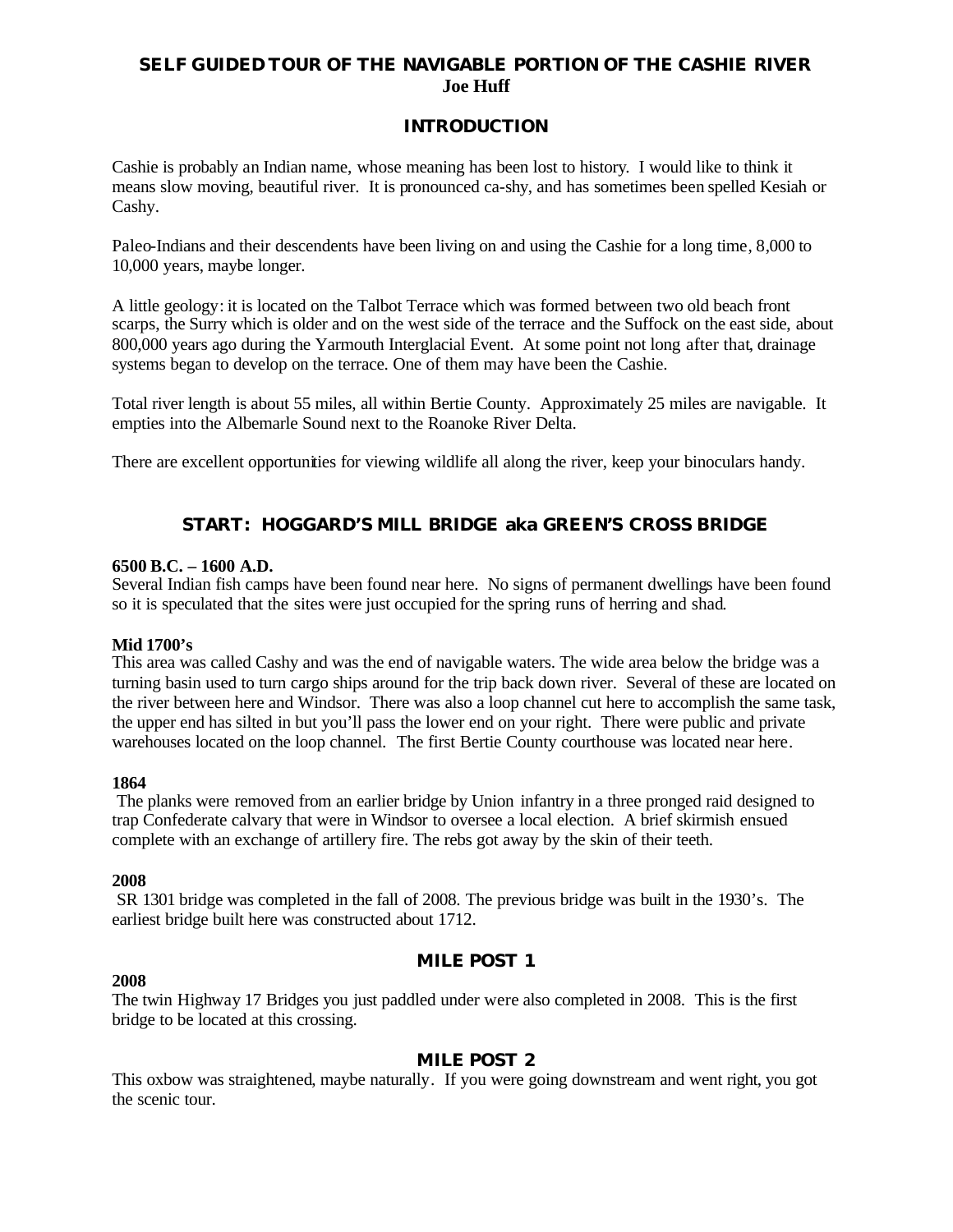## **1930's**

Two canals were dug to facilitate drainage in Windsor. This is the western one and will take you to South York Street in Windsor. There is a walkway along the canal and a boardwalk that crosses through the swamp to the eastern canal and back to South York Street.

# **2008**

Alligator weed a non-native invasive weed is found growing in this section. Plans are in place to control it in 2009.

# **MILE POST 3 THROUGH 4: WINDSOR**

# **1580's**

The English explorers were in the Albemarle Sound and probably rowed up the Cashie a ways, maybe to present day Windsor.

# **Mid to Late 1650's**

Virginia colonists begin settling in Bertie County, some no doubt along the Cashie.

# **1750's**

The upper Cashie was becoming a center for commerce and trade. Several landings with wharfs and road connections were busy shipping tar, pitch, turpentine, staves, salt pork, salt fish and tobacco. They included Whitmel's, Blackman's and Gray's Landings. Pilings and brick along the shore line are the remains of a once thriving port town. The wide spot in the river was dug out to facilitate turning passenger and cargo sailing ships.

# **1768**

Gray's Landing becomes Windsor by charter from the Colonial Assembly.

# **~1774**

The second drawbridge in North Carolina was built over the Cashie at Windsor, near the present day Highway 17 Bridge.

# **1775**

Ferry service crossing the Cashie at Windsor ended.

# **1777**

William Gray builds a shipyard on the site next to the Roanoke Cashie River Center. Many years later the steamer Bertie was built there.

## **1818**

Steamboats begin regular service between Plymouth and Edenton. No doubt they were soon making port calls to Windsor.

## **1864**

A Union cannon ball found near by was the only one fired from one of the Union gunboats during a combined Union infantry and naval raid designed to trap Confederate calvary sent to Windsor to oversee a local election.

## **1898**

The Wellington & Powellsville , a narrow gauge railroad, laid rails from dockside warehouses to Ahoskie. The W & P was often called the "Walk & Push" railroad because that was what passengers had to do sometimes. The last run was in 1962.

## **1939**

Regular scheduled water traffic on the Cashie ended, supplanted by truck and rail transportation.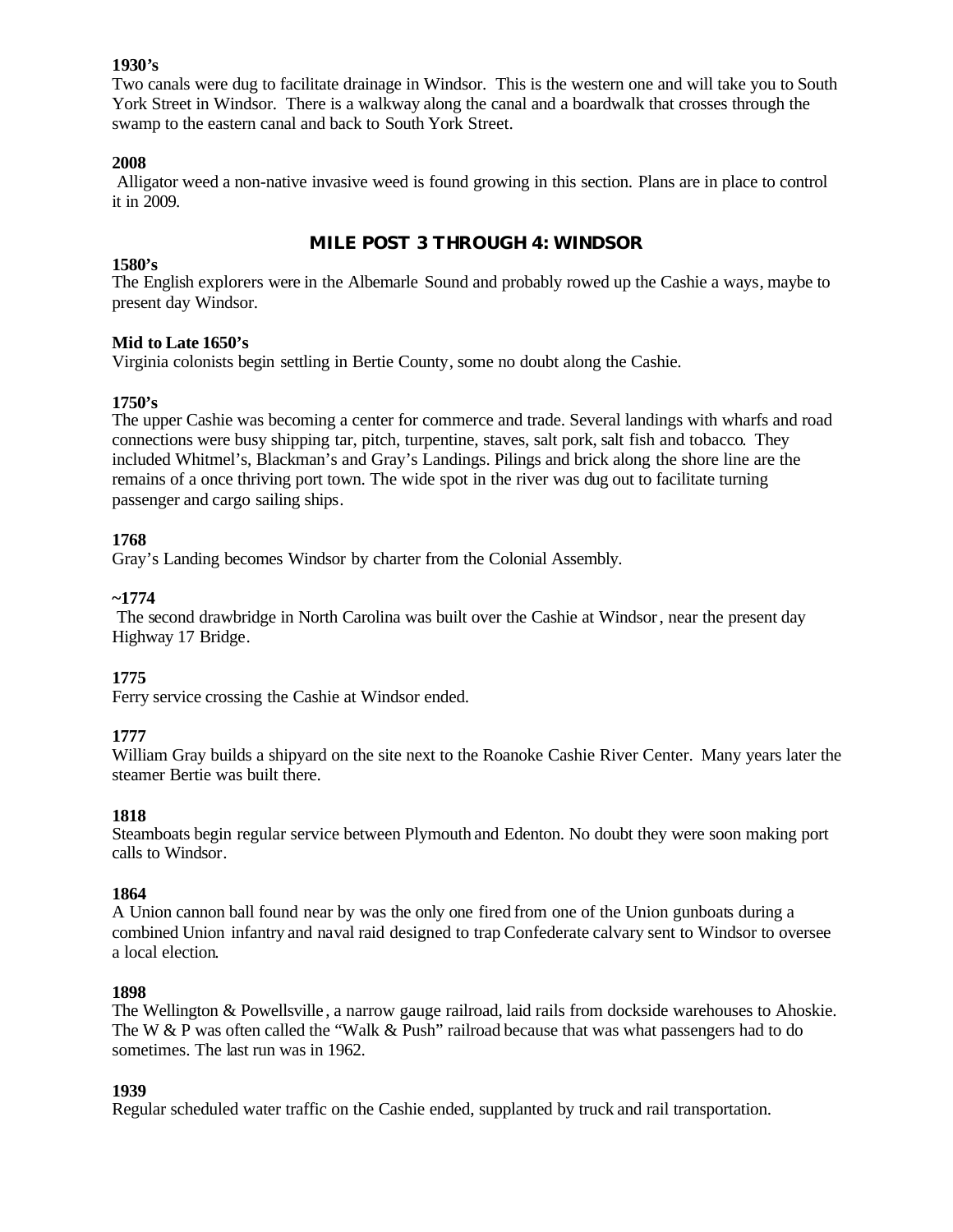### **1999**

Hurricanes Floyd and Dennis dump 26 inches of rain in the Cashie headwaters. The water level in Windsor rises 12 feet and floods downtown homes and businesses. The 1940 flood put about 15 feet of water in Windsor.

#### **MILE POST 4 ½**

## **1930's**

US Army Corps of Engineers straightens the river out by cutting across three oxbows located here, at the 7 mile mark and at the 7 1/2 mile mark. They also cut across one in Windsor.

#### **MILE POST 5**

You just passed the Bertie County Jail and the Sheriffs' Association shooting range. They don't shoot towards the river so don't worry if you hear some shots fired.

### **MILE POST 7**

Bald Eagles have been seen on this part of the river.

#### **MILE POST 7 ¾**

Roquist (Tuscarora word for turtle) Creek joins the Cashie from the southwest.

## **MILE POST 9 ¾**

#### **1880**

Greenleaf & Johnson Lumber Co., a Pennsylvania company built a super modern (for the time) steam powered sawmill at this site, now referred to as Johnson's Mill. It was a double cut band mill with cutting teeth on both edges of the band so that boards could be cut every time the log passed by the saw. They had a railroad that brought logs directly from the woods to the mill and wharfs to ship lumber by steamship to northern cities. The mill was moved to Norfolk in 1912. Foreman-Blades Lumber Co. bought the G & J land and set up portable mills and continued to ship lumber to their mill in Elizabeth City for further processing. Foreman-Blades finished harvesting their tracts in the 1930's.

Wading Place Creek flows into the Cashie from the northeast.

## **MILE POST 13 ¼**

## Union gunboats unloaded Union infantry here at Cooper's Landing. They marched up Cooper Hill Road to the Edenton Road (now Hwy 17) where they divided their forces. Half marched west towards Windsor and the other half went on to Hoggards Mill Bridge where they removed the bridge planks to block the Confederate Calvary from escaping. See mile post 1.

#### **1940's**

**1864**

Cooper's sand pit, on the north side of the river, has a river entrance because sand was initially moved by barge.

#### **MILE POST 13 ¾**

#### **2003**

Lost Boat camping platform is on the south side of the river back in the swamp.

## **MILE POST 17 ½**

## **1 A.D. – 1600 A.D.**

Tandequemuc, a large Tuscarora Indian village was located on the south side of the river in the area now in farm fields.

#### **1720's**

Tomlinson's Ferry was established here, at what is now called now Sans Souci Ferry.